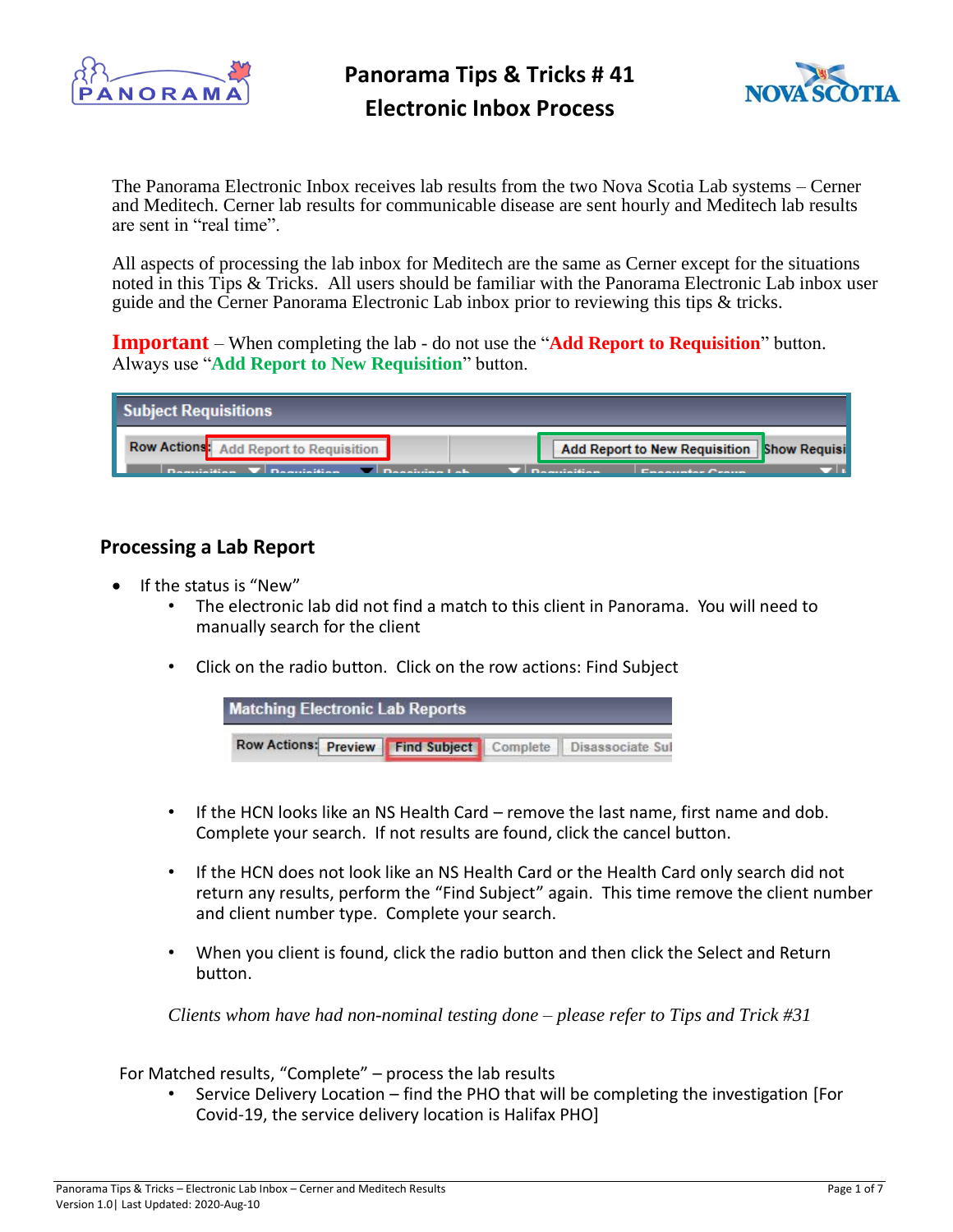

**Panorama Tips & Tricks # 41**



## **Electronic Inbox Process**

• Order Provider – will be populated. If the ordering provider was a physician – the "use this provider" will be populated

| <b>Ordering Provider:</b> | Use this Provider:<br>Click Find to select a provider:<br>Provider:NEILSON, Grainne, Medical Doctor, CPSNS ID: 10893<br>Use Other Provider: |  |
|---------------------------|---------------------------------------------------------------------------------------------------------------------------------------------|--|
|---------------------------|---------------------------------------------------------------------------------------------------------------------------------------------|--|

If the ordering provider was a Nurse Practitioner, a Mid-Wife or an unknown provider the "Use Other Provider" will be populated

| <b>Ordering Provider:</b> | Use this Provider:<br>Click Find to select a provider: |
|---------------------------|--------------------------------------------------------|
|                           | Provider:<br>Use Other Provider: Kim ANDERSON          |
|                           |                                                        |

• Investigator Organization – set to your zone and select the Workgroup. Leave investigator blank. [For Covid-19, set to Central zone and select ….]

If the lab results does not have a disease (HIV and Salmonella)

• When you "View Received Report", you will see a blank beside the disease

| <b>Disease</b>      |                       |  |
|---------------------|-----------------------|--|
| Microorganism       | Salmonella            |  |
| <b>Serotype</b>     | Heidelberg            |  |
| <b>Description:</b> | Salmonella heidelberg |  |

• After you have completed processing the lab result, you need to add the disease to the lab result.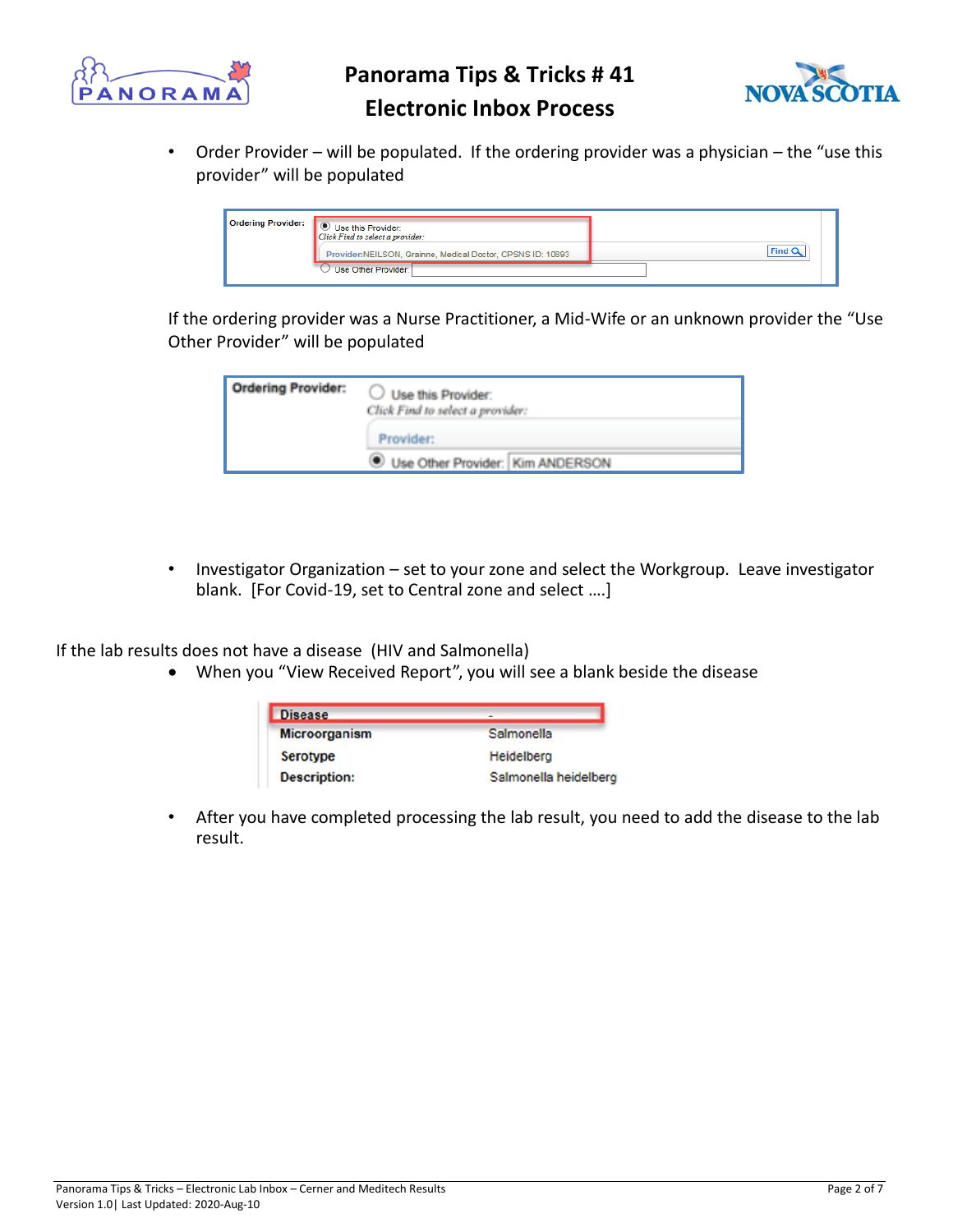

**Panorama Tips & Tricks # 41 Electronic Inbox Process**



## **Additional Information**

#### **1. Resulting Lab**

- You can identify where the lab results was processed from by looking at the resulting lab on the "View Report Results"
- Cerner Lab results will have a resulting lab of "Victoria-General-General"

| <b>Received Report Details</b> |                                             |                       |                  |
|--------------------------------|---------------------------------------------|-----------------------|------------------|
| <b>Encounter Group:</b>        | Communicable Disease Investigation          |                       |                  |
| <b>Resulting Lab:</b>          | Colchester East Hants Health Centre-General |                       |                  |
| <b>PH Received Date:</b>       | 2019 Nov 1                                  | Lab Report Date/Time: | 2019 Nov 1 12:50 |
| <b>Accession Number:</b>       | LFMNT19:M0000511R                           |                       |                  |
| Inbox:                         | Northern Zone                               |                       |                  |
| <b>Requisition ID:</b>         | $\overline{\phantom{a}}$                    | Alternate ID:         | -                |
| <b>Attached File:</b>          | $\overline{\phantom{a}}$                    |                       |                  |

#### **2. Multiple Lab Results on one Lab Report**

- Meditech can provide multiple positive lab results on one lab report
- In the example below the lab report provides positive results for both chlamydia and gonorrhea

| NAAT, NAAT Chlamydia<br>19961<br>NSHISLAB.<br>trachomatis, Neisseria   14<br><b>HANK</b><br>l gonomh | 2019 Nov | Sexually<br>Transmitted<br>Infections<br>Investigation | Eastern<br>Zone |
|------------------------------------------------------------------------------------------------------|----------|--------------------------------------------------------|-----------------|
|------------------------------------------------------------------------------------------------------|----------|--------------------------------------------------------|-----------------|

• When you "View Report Results", you will see the two results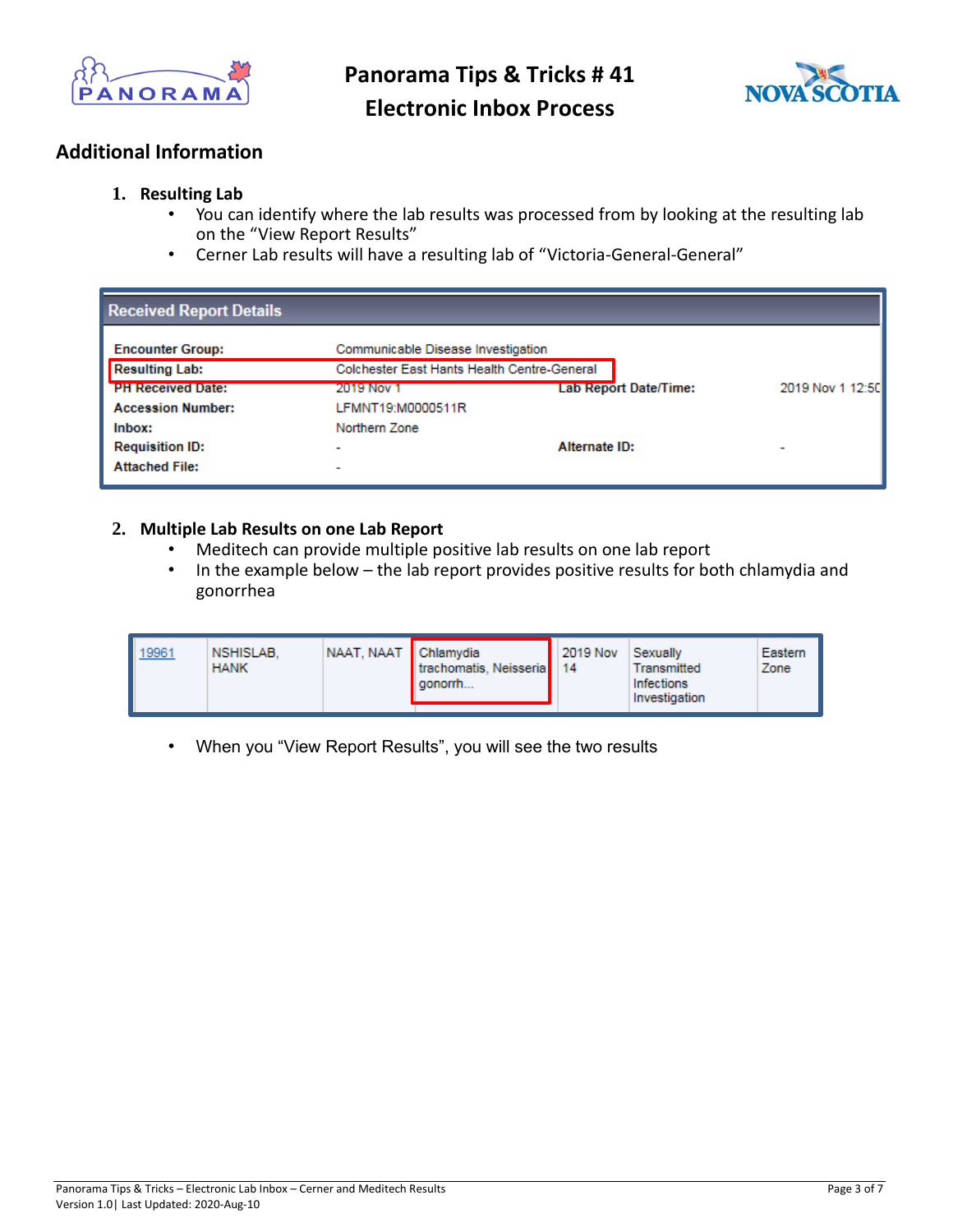

**Panorama Tips & Tricks # 41**



# **Electronic Inbox Process**

| Collection Date/Time: 2019 Nov 14 07:15 AST<br>Specimen Type / Site: Unknown |                          |                             |  |
|------------------------------------------------------------------------------|--------------------------|-----------------------------|--|
| <b>Test Category: Microbiology</b>                                           |                          |                             |  |
|                                                                              |                          |                             |  |
| Presence or identity                                                         | Sample ID:               |                             |  |
| Final                                                                        | <b>Result Date:</b>      | 2019 Nov 14                 |  |
| <b>POSITIVE</b>                                                              |                          |                             |  |
|                                                                              |                          |                             |  |
| Positive                                                                     |                          |                             |  |
| Chlamydia                                                                    |                          |                             |  |
| Chlamydia trachomatis                                                        |                          |                             |  |
| <b>C.TRACHOMATIS PCR</b>                                                     |                          |                             |  |
| Interpretation                                                               | <b>Sensitivity Value</b> | <b>Additional Details</b>   |  |
|                                                                              |                          |                             |  |
|                                                                              |                          |                             |  |
| Presence or identity                                                         | Sample ID:               |                             |  |
| Final                                                                        | <b>Result Date:</b>      | 2019 Nov 14                 |  |
|                                                                              |                          |                             |  |
| <b>POSITIVE</b>                                                              |                          |                             |  |
|                                                                              |                          |                             |  |
| Positive                                                                     |                          |                             |  |
| Gonorrhea                                                                    |                          |                             |  |
| Neisseria gonorrhoeae                                                        |                          |                             |  |
|                                                                              |                          | Test Category: Microbiology |  |

• When you process the results, two lab records will be created for the client. Each lab can be linked to the appropriate investigation.

| 2019 Nov 14 | Unknown /<br><b>NOT</b><br>INDICATED | Presence or identity | Positive:<br>POSITIVE        | CBR2019ET1411:CP00001R Chlamydia | trachomatis |                | Final |
|-------------|--------------------------------------|----------------------|------------------------------|----------------------------------|-------------|----------------|-------|
| 2019 Nov 14 | Unknown /<br><b>NOT</b><br>INDICATED | Presence or identity | Positive:<br><b>POSITIVE</b> | CBR2019ET1411:CP00001R Neisseria | gonorrhoeae | $\blacksquare$ | Final |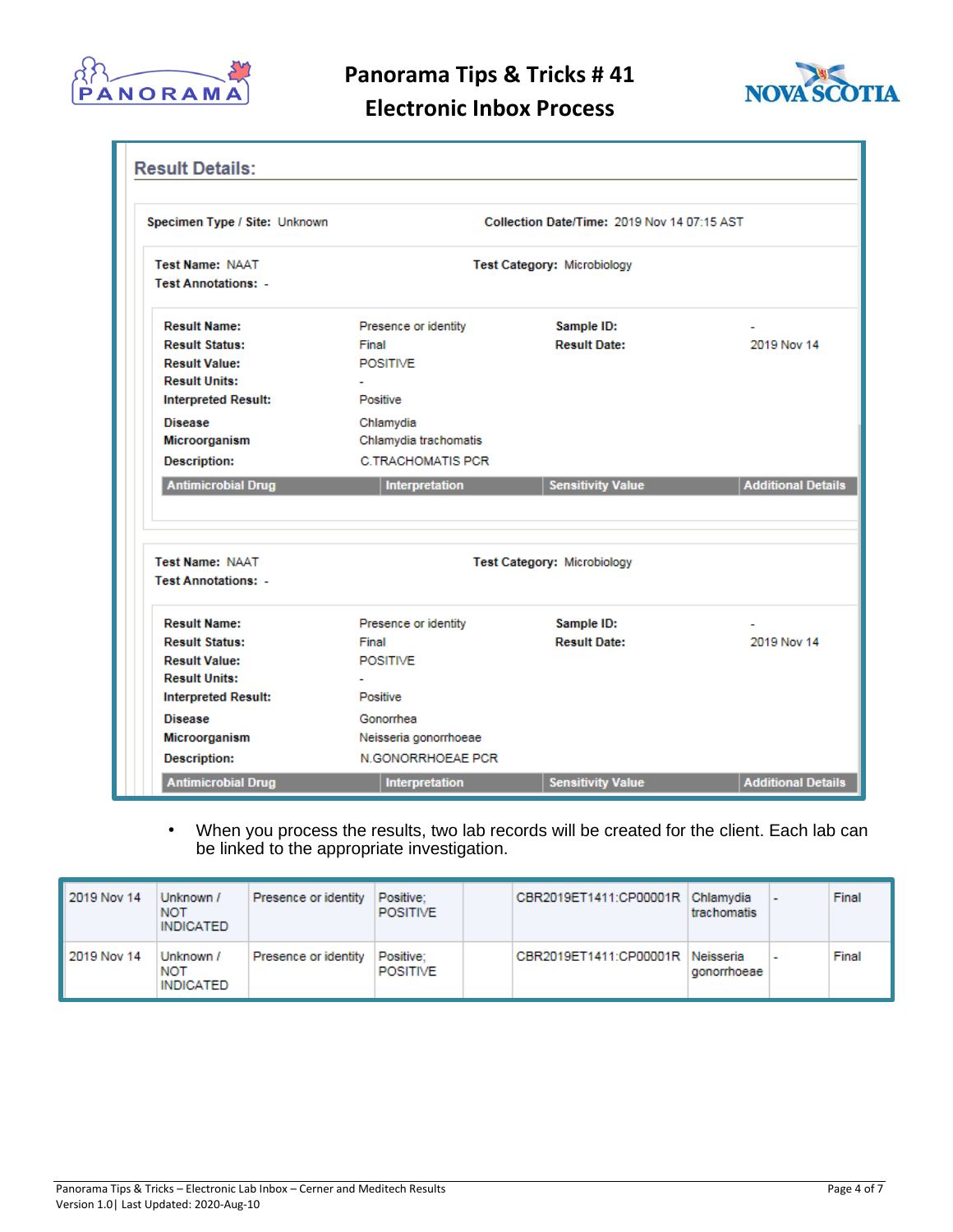



### **3. Positive reportable result with a positive non-reportable result on one lab report**

• If a lab report includes a reportable and non-reportable it cannot be completed (processed). Example:

| <b>Reported</b><br><b>Subject Name</b> |          | $\blacktriangledown$   Test(s) $\blacktriangledown$   Microorganism | <b>Date</b> | $\blacktriangledown$ Report $\blacktriangledown$ Encounter Group $\blacktriangledown$ Inbox |         |
|----------------------------------------|----------|---------------------------------------------------------------------|-------------|---------------------------------------------------------------------------------------------|---------|
| <b>PHRLAB.</b>                         | Culture. | Legionella, Vancomycin                                              | 2019 Oct    | Communicable                                                                                | Eastern |
| <b>MADDISION</b>                       | Culture  | <b>Resistant Enteroc</b>                                            | 15          | Disease Investigation                                                                       | Zone    |

| <b>Result Details:</b>                                  |                                             |                             |                           |  |
|---------------------------------------------------------|---------------------------------------------|-----------------------------|---------------------------|--|
| Specimen Type / Site: Blood                             | Collection Date/Time: 2019 Nov 18 13:00 AST |                             |                           |  |
| <b>Test Name: Culture</b><br><b>Test Annotations: -</b> | <b>Test Category: Microbiology</b>          |                             |                           |  |
| <b>Result Name:</b>                                     | Culture/Identification                      | Sample ID:                  |                           |  |
| <b>Result Status:</b>                                   | Final                                       | <b>Result Date:</b>         | 2019 Nov 20               |  |
| <b>Result Value:</b>                                    | Coag negative staphylococcus                |                             |                           |  |
| <b>Result Units:</b>                                    |                                             |                             |                           |  |
| <b>Interpreted Result:</b>                              | Positive                                    |                             |                           |  |
| <b>Disease</b>                                          | ÷                                           |                             |                           |  |
| Microorganism                                           | <b>STANEG</b>                               |                             |                           |  |
| <b>Description:</b>                                     | <b>BLOOD CULTURE</b>                        |                             |                           |  |
| <b>Antimicrobial Drug</b>                               | Interpretation                              | <b>Sensitivity Value</b>    | <b>Additional Details</b> |  |
| <b>Test Name: Culture</b><br><b>Test Annotations: -</b> |                                             | Test Category: Microbiology |                           |  |
| <b>Result Name:</b>                                     | Culture/Identification                      | Sample ID:                  |                           |  |
| <b>Result Status:</b>                                   | Final                                       | <b>Result Date:</b>         | 2019 Nov 20               |  |
| <b>Result Value:</b>                                    | Vibrio cholerae                             |                             |                           |  |
| <b>Result Units:</b>                                    |                                             |                             |                           |  |
| <b>Interpreted Result:</b>                              | Positive                                    |                             |                           |  |
| <b>Disease</b>                                          | Cholera                                     |                             |                           |  |
| Microorganism                                           | Vibrio cholerae                             |                             |                           |  |
| <b>Description:</b>                                     | <b>BLOOD CULTURE</b>                        |                             |                           |  |
|                                                         |                                             | <b>Sensitivity Value</b>    | <b>Additional Details</b> |  |

## **4. Lab report with multiple lab results for the same disease**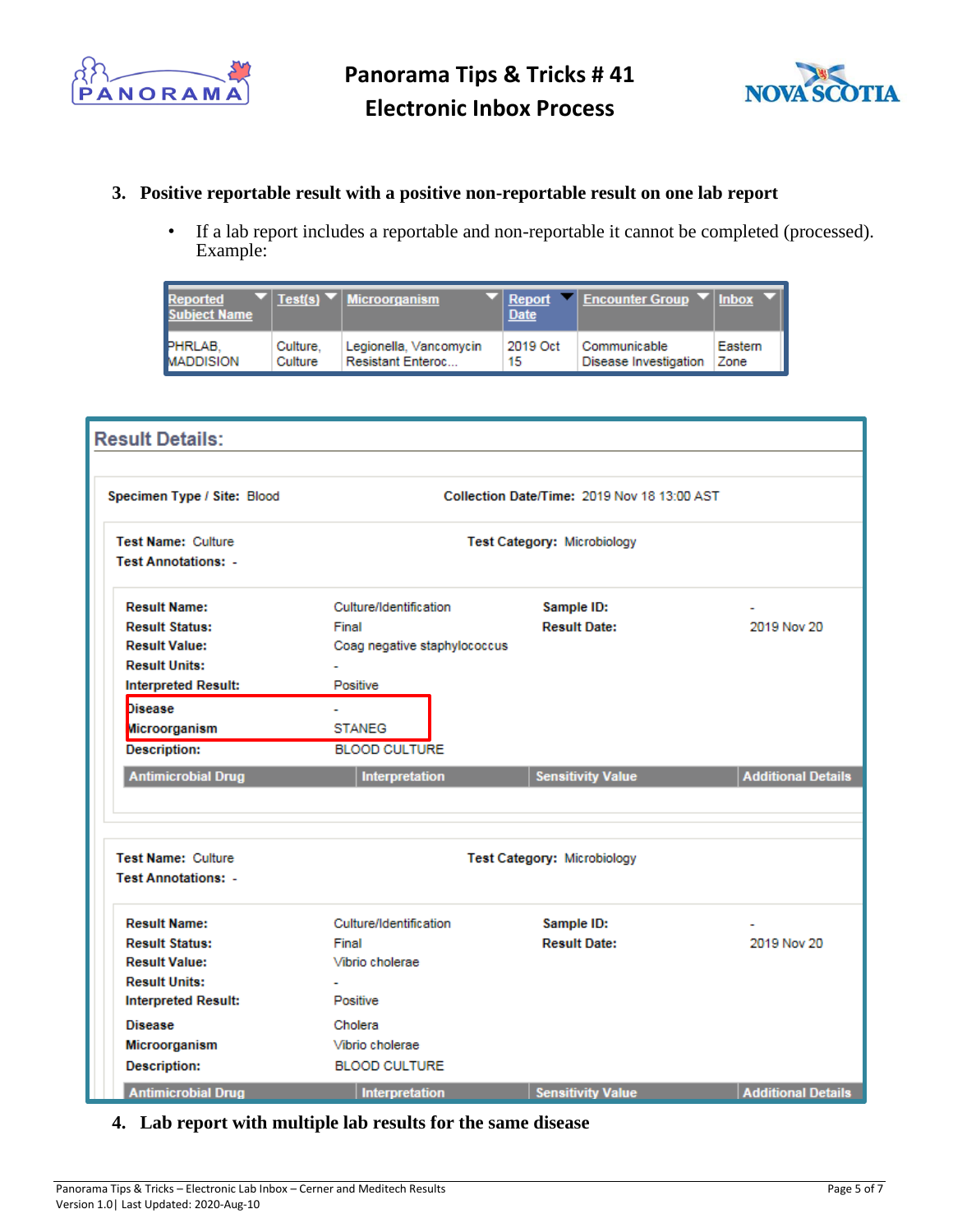

**Panorama Tips & Tricks # 41**



# **Electronic Inbox Process**

• There are some situations where a lab report will include multiple positive lab results for the same disease. (examples – VRSE and MRSA)

| <b>Result Details:</b>                 |                                 |                                              |                                                                          |
|----------------------------------------|---------------------------------|----------------------------------------------|--------------------------------------------------------------------------|
|                                        |                                 |                                              |                                                                          |
|                                        |                                 |                                              |                                                                          |
|                                        |                                 | Collection Detail area. 2019 Nov 6 13:00 AST |                                                                          |
| Specimen Type / Site: -                |                                 |                                              |                                                                          |
|                                        |                                 |                                              |                                                                          |
| <b>Text Name: NAAT</b>                 |                                 | Text Category: Microbiology                  |                                                                          |
| <b>Text Annotations: -</b>             |                                 |                                              |                                                                          |
|                                        |                                 |                                              |                                                                          |
| <b>Hospit Name:</b>                    |                                 |                                              |                                                                          |
|                                        | Photomas or identify            | Sample ID:                                   | 2019 Nov 6                                                               |
| <b>Honort Status:</b>                  | <b>First</b>                    | <b>Hoseit Date:</b>                          |                                                                          |
| <b>Handi Value:</b>                    | DNA from VFS, van A resistant   |                                              |                                                                          |
| <b>Hospit Unite:</b>                   | gene is DE TECTED; it is        |                                              |                                                                          |
|                                        |                                 |                                              |                                                                          |
| Interpreted Result:                    | Positive                        |                                              |                                                                          |
| Domest                                 | Vencomycin Resistant            |                                              |                                                                          |
|                                        | Enforcecedus (VRE)              |                                              |                                                                          |
| Microorganam                           | Vencomycin Resistant            |                                              |                                                                          |
|                                        | Enforcecco.com (VPSE)           |                                              |                                                                          |
| <b>Description:</b>                    | <b>WELFOR</b>                   |                                              |                                                                          |
| <b>Antenerobal Urug</b>                | Interpretation                  | Senatoriy Value                              | Additional Details                                                       |
|                                        |                                 |                                              |                                                                          |
|                                        |                                 |                                              |                                                                          |
|                                        |                                 |                                              |                                                                          |
|                                        |                                 |                                              |                                                                          |
| <b>Text Name: NAAT</b>                 |                                 | Text Category: Microbiology                  |                                                                          |
| lest Annotations: -                    |                                 |                                              |                                                                          |
|                                        |                                 |                                              |                                                                          |
| <b>Hought Name:</b>                    |                                 |                                              |                                                                          |
|                                        | Photomas or identify            | Sample ID:                                   |                                                                          |
| <b>Hought Station:</b>                 | <b>Final</b>                    | <b>Regult Date:</b>                          | 2019 Nov 6                                                               |
| <b>Housett Velsac</b>                  | likely that the sample contains |                                              |                                                                          |
|                                        | Enterococci containing the      |                                              |                                                                          |
| <b>Honoft Under:</b>                   |                                 |                                              |                                                                          |
| Interpreted Result:                    | Posttive                        |                                              |                                                                          |
| <b>Service</b>                         | Venconycin Resistant            |                                              |                                                                          |
|                                        | <b>Schoolware (VALS)</b>        |                                              |                                                                          |
| Microorganeen                          | Vanconycin Resistant            |                                              |                                                                          |
|                                        | Enterococous (VFS)              |                                              |                                                                          |
| <b>Description:</b>                    | <b>WELFER</b>                   |                                              |                                                                          |
| <b>Antimerciani Urug</b>               | Interpretation                  | Senatoriy Value                              | ddiboral Details                                                         |
|                                        |                                 |                                              |                                                                          |
|                                        |                                 |                                              |                                                                          |
|                                        |                                 |                                              |                                                                          |
|                                        |                                 |                                              |                                                                          |
| <b>Text Name: NAAT</b>                 |                                 | Text Category: Microbiology                  |                                                                          |
| lest Annotations: -                    |                                 |                                              |                                                                          |
|                                        |                                 |                                              |                                                                          |
| <b>Hospit Name:</b>                    | Photonco or identity            | Semple ID:                                   |                                                                          |
| <b>Hanuit Status:</b>                  | <b>Final</b>                    | <b>Report Date:</b>                          | 2019 Nov 6                                                               |
|                                        |                                 |                                              |                                                                          |
| <b>Hought Volume</b>                   | van Agene.                      |                                              |                                                                          |
| <b>Horuft Unite:</b>                   |                                 |                                              |                                                                          |
| Interpreted Result:                    | Positive                        |                                              |                                                                          |
| <b>University</b>                      | <b>Vinconycin Resistant</b>     |                                              |                                                                          |
|                                        | Enforceceur (VRE)               |                                              |                                                                          |
| Microorganeern                         | Vincentein Basistani            |                                              |                                                                          |
|                                        | Enforcecco.com (VPEL)           |                                              |                                                                          |
| <b>Description:</b>                    | <b><i>VRE PCR</i></b>           |                                              |                                                                          |
| <b><i>Distances and the United</i></b> |                                 |                                              | <b>Schemedishers Manufacture Video Maria Material Settlement Patrick</b> |
|                                        |                                 |                                              |                                                                          |

• Process the lab. The EPIs will exclude duplicates from disease counts.

### **5. Cancelled Lab Result**

- Note: This will occur very infrequently
- If Meditech cancelled a lab result, the result will be sent to Panorama Electronic Lab Inbox

| Culture  **CANCELLED**  2019 Oct | Communicable Disease | Western |
|----------------------------------|----------------------|---------|
| INSHISLAB, ISAAC                 | Investigation        | Zone    |

• Lab Report for a cancelled result will not show the microorganism of the original lab results